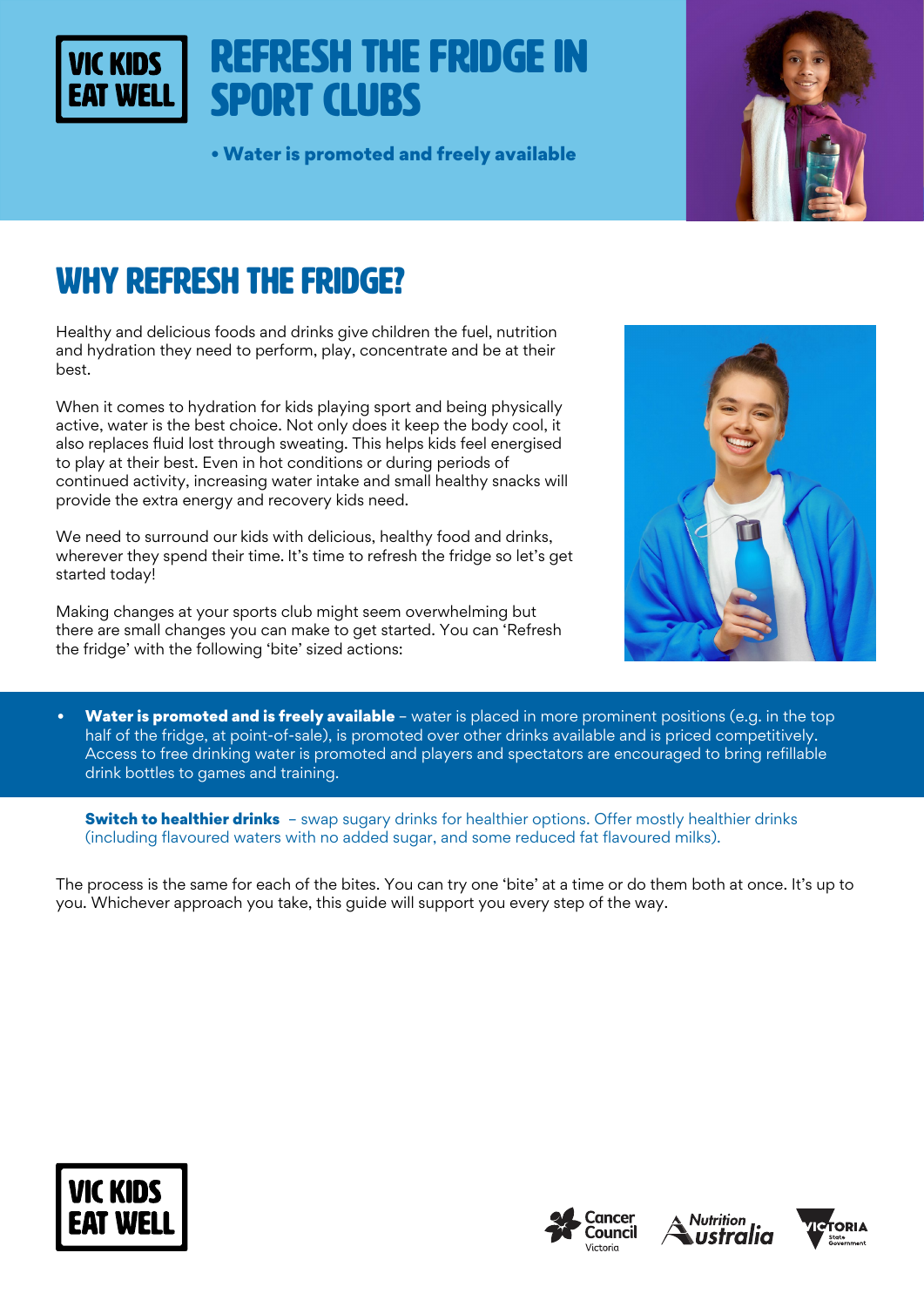# WAter is promoted and freely available – WHAT'S INVOLVED?

The 'Water is promoted and freely available' bite includes positioning and promoting water varieties over other drinks available.

Water varieties include:

- plain, still or sparkling water, including tap water
- flavoured waters with no added sugar.

Other drinks available include sugary drink varieties such as:

- regular, full sugar soft drinks such as cola, lemonade, etc.
- flavoured mineral waters and iced teas with added sugar
- regular, full sugar sports drinks and waters
- fruit juices, cordials or fruit-flavoured drinks with added sugar
- kombucha, with added sugar (>1g sugar per 100g).



To ensure water is promoted and is freely available, follow our three simple steps:





## STEP ONE: REVIEW

Start by reviewing what drinks are currently provided at the club.

This will help identify water varieties that can be promoted and moved to the most prominent part of fridges, or placed at eye level on front counters at canteens.

Consider all the drinks available including those sold in the canteen, as well as other drinks the club has freely available (such as water/cordial jugs or water fountains).

If the drinks in your fridge are visible to customers, consider how these drinks are currently displayed. For example, are most drinks sugary drinks? And are these drinks in the top half of the fridge rows? This will determine how significant the changes are that you'll need to make.

You will also need to review if and how your club currently promotes water to its players and families and whether it provides water freely.







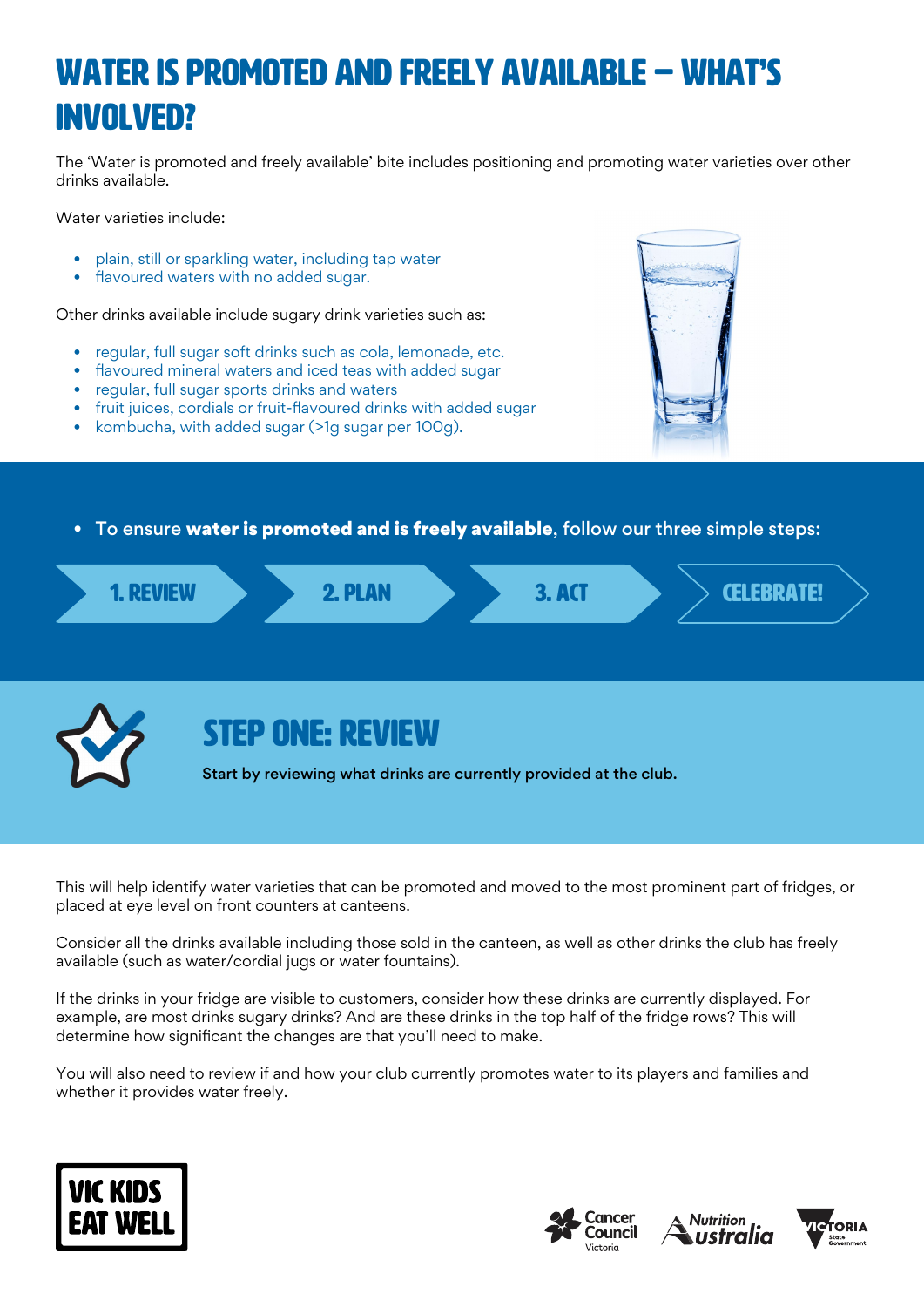

FP TWO: PI AN

Now you know what you have, decide how you will make your changes.

#### What changes do you need to make for water to be the most prominent drink choice in your fridge, or on the front counter of your canteen?

You need to understand how the drinks are purchased. Find out where the club purchases its drinks from for the canteen or during games. It could be:

- a local supermarket
- a local distributor or wholesaler.

Once you know where the club purchases its drinks from, review the drinks they currently have available. Or contact the supplier, if appropriate, to discuss and determine water varieties and other healthier drink options the club can purchase.

Think about how you can promote water at your sports club over other drinks. Also, if you do not currently have water freely available within your sports club, consider what changes can be made to ensure players and spectators have access to water.

#### How can the club promote water in the canteen?

- Place bottled water varieties available in the canteen on the counter or in the top half of the fridge.
- Move sugary drinks such as sports drinks and soft drinks out of sight (off the counter or to the bottom row of the fridge) and provide in smaller-sized bottles/cans where possible.

#### How can the club make water freely available?

- Display posters showing the locations where people can fill up their drink bottles.
- Speak to your local council about installing a drinking water tap or fountain on the premises if there isn't one already.
- Have water stations set up in common areas such as on sidelines or in change rooms.
- Have a large water cooler/jug and cups available at or near the canteen.









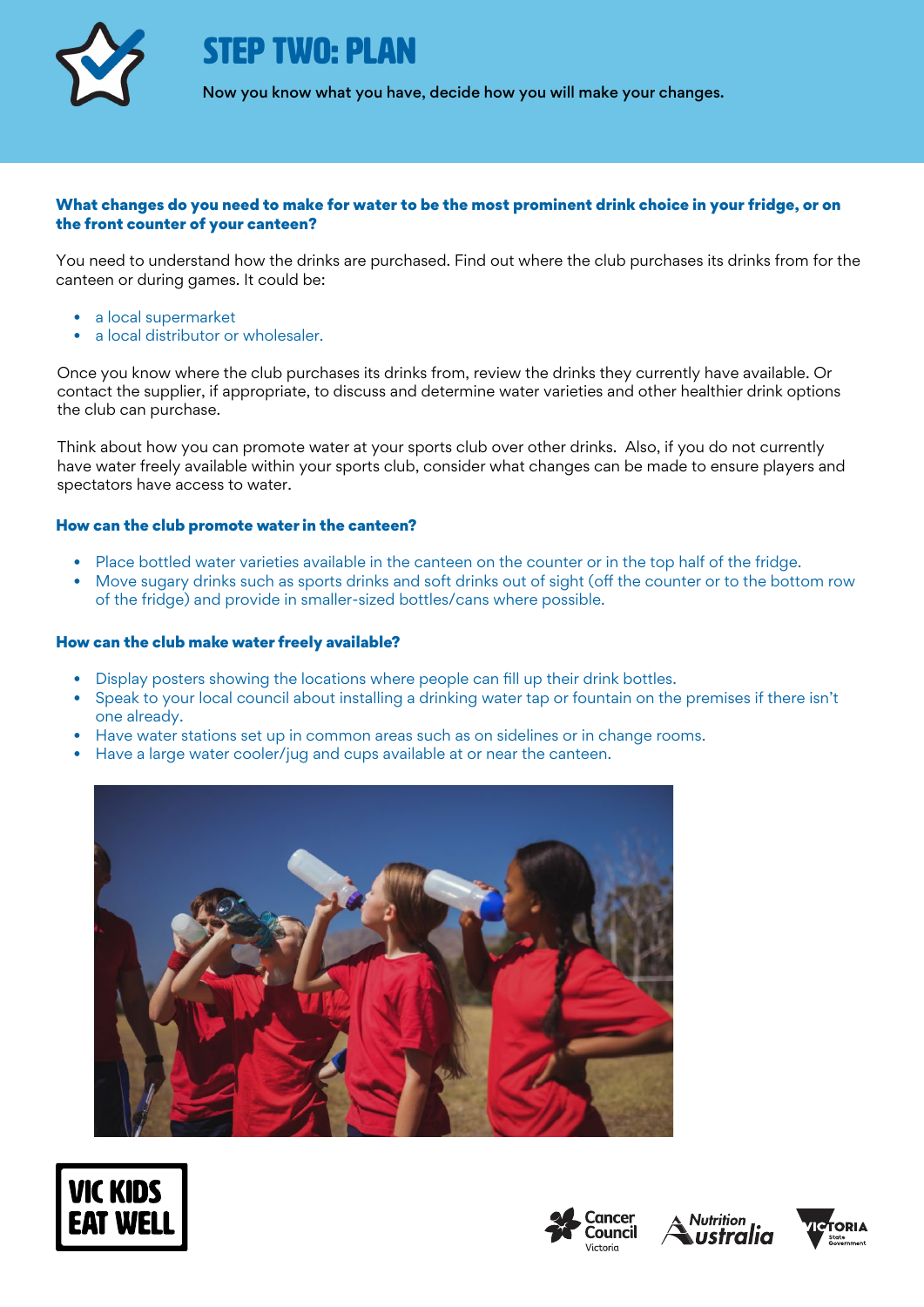

STEP THREE: ACT

Now you've done all the groundwork, it's time to put it into action.

## Supporting success

Think about the other ways you can promote water through the way it is priced and promoted.

### How can the club promote water?

- Provide information about the importance of water vs sports drinks to families, players and coaches.
- Display posters encouraging water as the drink of choice.
- Have coaches and team managers encourage water at training and games.
- Encourage players to bring refillable water bottles to games and training.
- Offer water as the only drink available as part of meal deals in the canteen.
- Price water competitively with other drinks (e.g. sell water at \$2 and soft drinks at \$3).



## rEsources referenced in this guide:

[Finish with the right stuff – How to promote water over sugary drinks – NSW Government](https://rightstuff.health.nsw.gov.au/wp-content/uploads/2020/06/promoting-water-over-sugary-drinks.pdf)

[Fluids for junior sport – Good Sports](https://goodsports.com.au/resource-documents/fluids-and-hydration-for-juniors/) 

[Water: The clear winner in junior sport – VicHealth](https://www.vichealth.vic.gov.au/media-and-resources/publications/water-in-junior-sport)